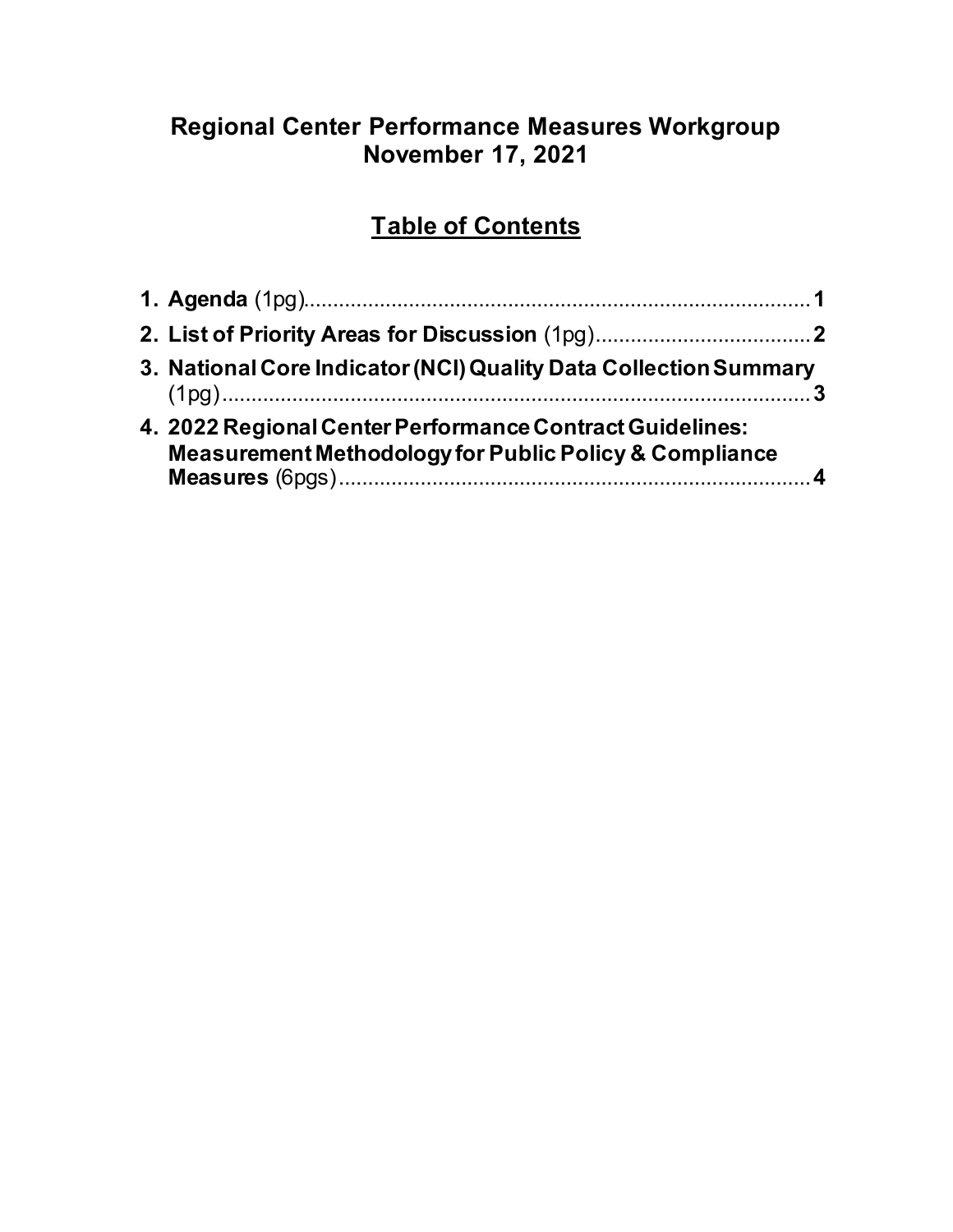## **Agenda**

# **Regional Center Performance Measures Workgroup November 17, 2021**

## **10:00 am to 11:30 am and 2:00-3:30 pm**

**Register:** [https://cal-dds.zoom.us/webinar/register/WN\\_TXHxhnieQuGeLvotpx-WbQ](https://cal-dds.zoom.us/webinar/register/WN_TXHxhnieQuGeLvotpx-WbQ)

- **1. Welcome & Introductions**
- **2. Recap of Last Meeting**
- **3. Identification of Priority Areas- Large Group Discussion**
- **4. Break**
- **5. Identification of Measures, Small Group Discussions & Report Out**
- **6. Next Meeting & Schedule**
	- **December 16** @ 1:00 to 3:00pm
	- **January 20, 2022** @ 1:00 to 3:00 pm
- **7. Closing Comments**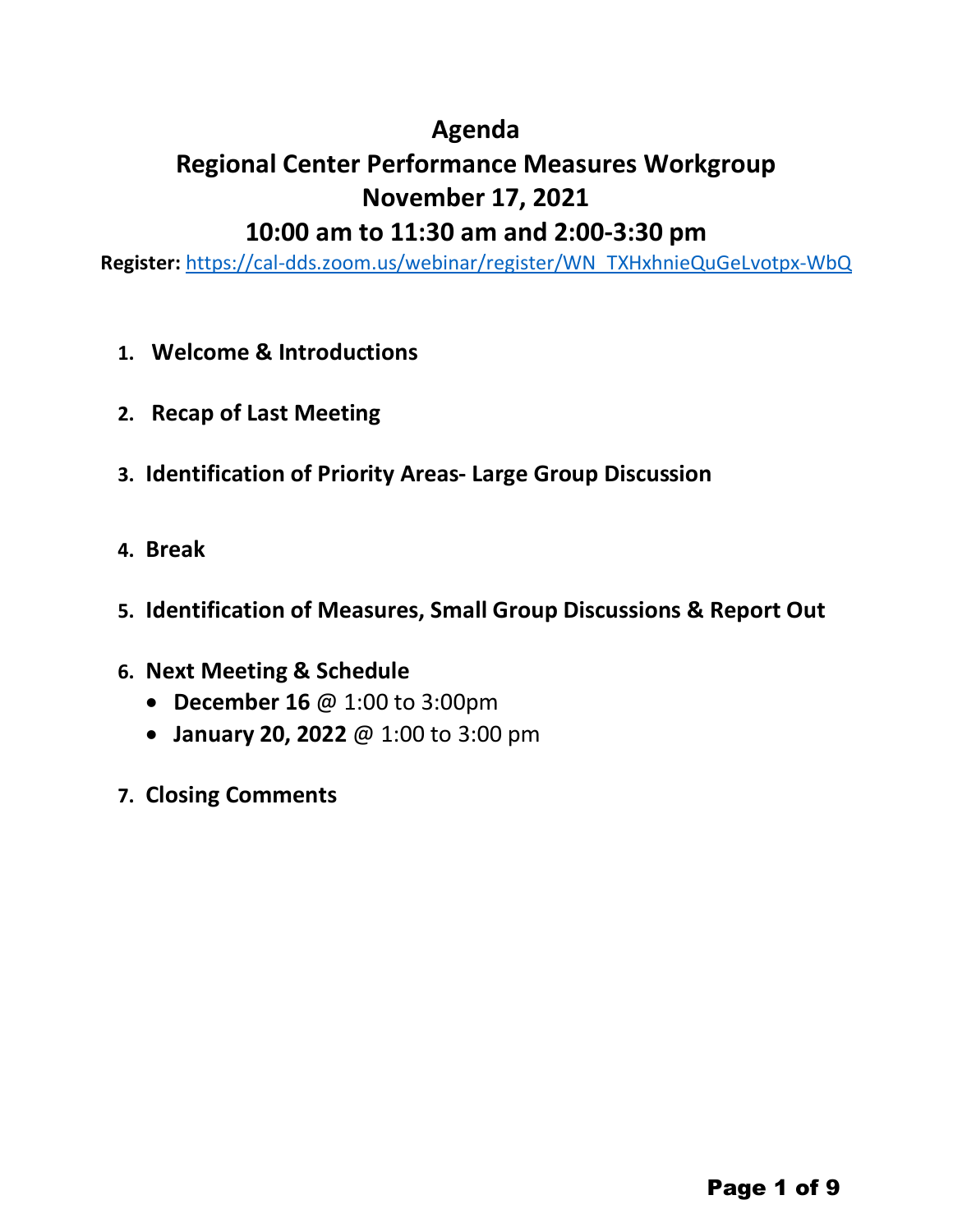## **Department of Developmental Services Regional Center Measures Workgroup November 17, 2021**

The first topic of discussion at the November 17 RC Measures Workgroup meeting will be the following priority areas:

(A) Equity in service access and purchase of services.

(B) Consumer employment and associated metrics.

(C) Integration of consumers in the community.

(D) Person-centered planning.

(E) Compliance with federal home and community-based standards.

(F) Consumer and Family experience and satisfaction

(G) Innovation in service availability and delivery

(H) Other areas suggested by workgroup, including community outreach to families and supporting families in crisis

**Please note, there will be a Zoom poll during the webinar asking workgroup members to vote on their top three priority areas. If you need assistance with the poll or would like to vote in advance, please email [RCMeasures@dds.ca.gov.](mailto:RCMeasures@dds.ca.gov)**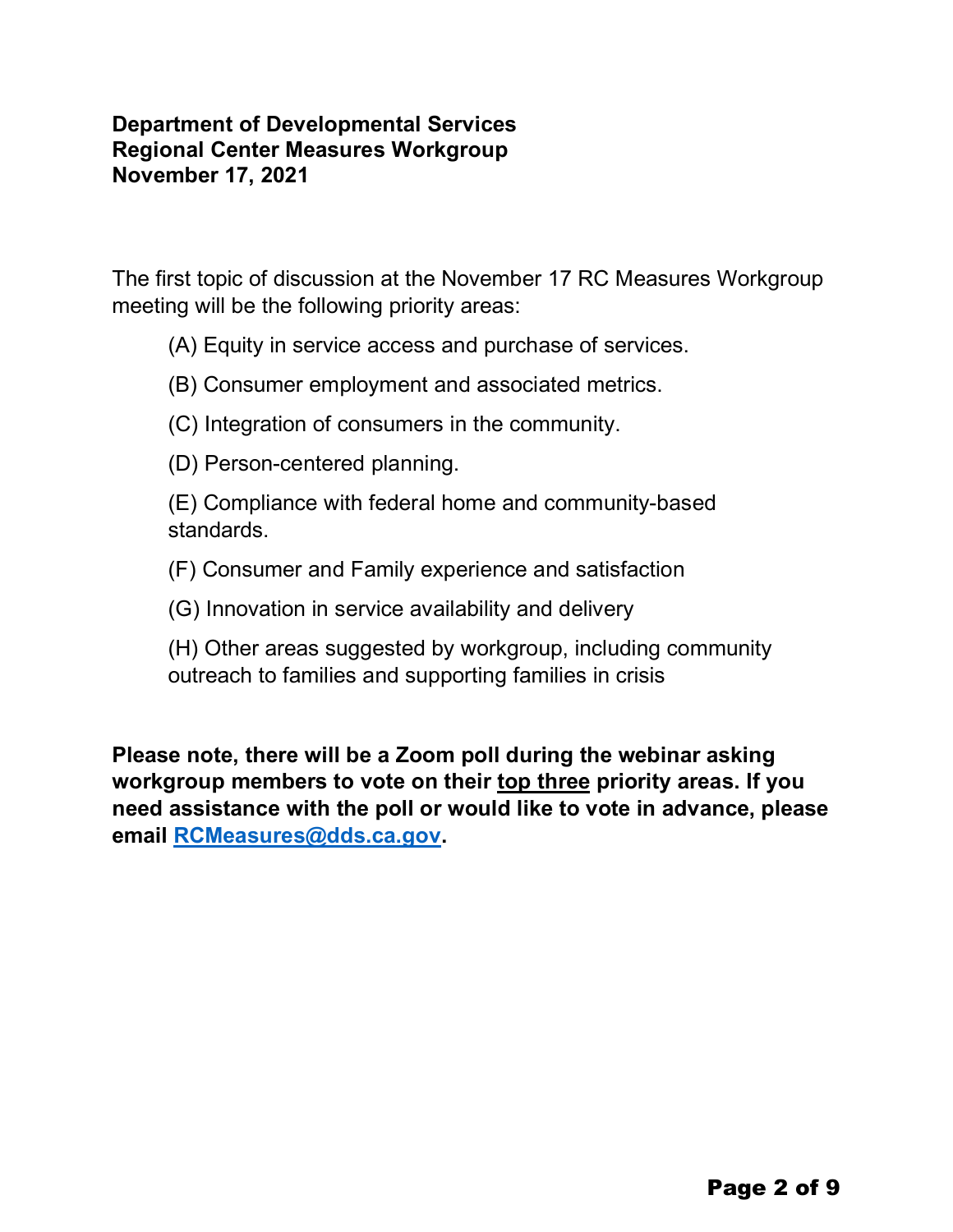### **California Department of Developmental Services National Core Indicator Quality Data Collection Summary**

The National Core Indicators (NCI) surveys are used to assess the services and supports provided to people with intellectual and developmental disabilities. The surveys have been used in California since 2010, pursuant to state law requiring periodic quality assessment using a nationally recognized survey.

Here is a snapshot of the NCI quality program:

- 46 states and the District of Columbia use the NCI surveys.
- The surveys are completed directly by adult consumers of Regional Center services (IPS), families and/or guardians of adults who live outside of the family home (FGS), families and/or guardians of adults who live with their family member (AFS); and families of children who receive Regional Center services (CFS).
- Surveys are completed in one of three ways: on paper, online, or in-person.
- DDS is moving to conduct these surveys on a two-year cycle, rather than on the three-year cycle historically used.
- The surveys are confidential and voluntary, no one is required to participate. The primary survey instrument – the IPS, collects both fact-based information and perception based information (individual experience from the person's own perspective, and facts from documents in the person's files.)
- Quality data collected are organized into the following topic areas:
	- $\checkmark$  Residence.
	- $\checkmark$  Employment,
	- $\checkmark$  Relationships,
	- $\checkmark$  Involvement in the community
	- $\checkmark$  Information and person-centered planning
	- $\checkmark$  Health and welfare.
	- $\checkmark$  Safety, Respect and rights
	- $\checkmark$  Access to services and supports
	- $\checkmark$  Satisfaction with services, and
	- $\checkmark$  Choices / Decision-making and control
- Every attempt is made to obtain community-representative responses for each of the 21 regional centers.
- Results are presented as reports and through online interactive dashboards, both of which are found here: [https://www.dds.ca.gov/rc/nci/.](https://www.dds.ca.gov/rc/nci/)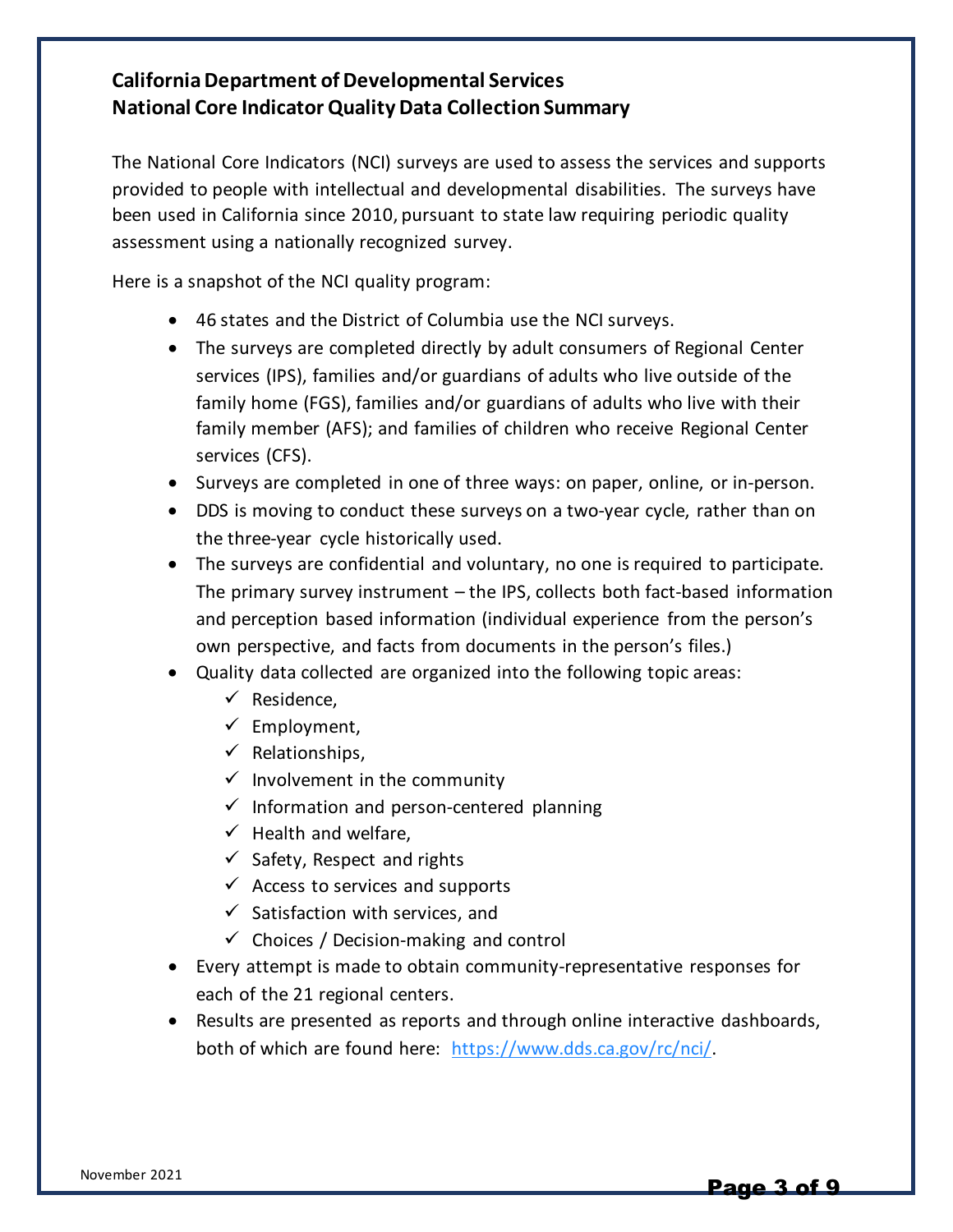## *Public Policy Performance Measures (Required)*

| <b>Measure</b>                                                                         | <b>Measurement Methodology</b>                                                                                                                                                                                              |
|----------------------------------------------------------------------------------------|-----------------------------------------------------------------------------------------------------------------------------------------------------------------------------------------------------------------------------|
| Number and percent of regional center caseload<br>in Developmental Center.             | CMF status code 8                                                                                                                                                                                                           |
| Number and percent of minors residing with<br>families.                                | CMF residence code data for status 1, 2 and U minors (< 18 years old) residing:<br>In own home<br>$\bullet$<br>In foster home<br>With guardian<br>$\bullet$                                                                 |
| Number and percent of adults residing in<br>independent living.                        | CMF residence code data for status 2 adults (18 years old and above) residing in independent<br>living.                                                                                                                     |
| Number and percent of adults residing in<br>supported living.                          | CMF residence code data for status 2 adults (18 years old and above) residing in supported<br>living.                                                                                                                       |
| Number and percent of adults residing in adult<br>Family Home Agency homes.            | CMF residence code data for status 2 adults (18 years old and above) residing in Adult Family<br>Home Agency homes.                                                                                                         |
| Number and percent of adults residing in family<br>homes (home of parent or guardian). | CMF residence code data for status 2 adults (18 years old and above) residing in family homes<br>(home of parent or guardian).                                                                                              |
| Number and percent of adults residing in home<br>settings.                             | CMF residence code data for status 2 adults (18 years old and above) residing in:<br>Independent living<br>$\bullet$<br>Supported living<br>Adult Family Home Agency homes<br>Family homes<br>$\bullet$                     |
| Number and percent of minors living in facilities<br>serving $> 6$ .                   | CMF residence code data for status 1, 2 and U minors residing in following facilities serving > 6:<br><b>ICF/DD</b><br>$\bullet$<br>ICF/DD-H<br>ICF/DD-N<br><b>SNF</b><br><b>CCF</b>                                        |
| Number and percent of adults living in facilities<br>serving $> 6$ .                   | CMF residence code data for status 2 adults residing in following facilities serving $> 6$ :<br>ICF/DD<br>$\bullet$<br>ICF/DD-H<br>ICF/DD-N<br><b>SNF</b><br>CCF (Residential Care Facilities for the Elderly not included) |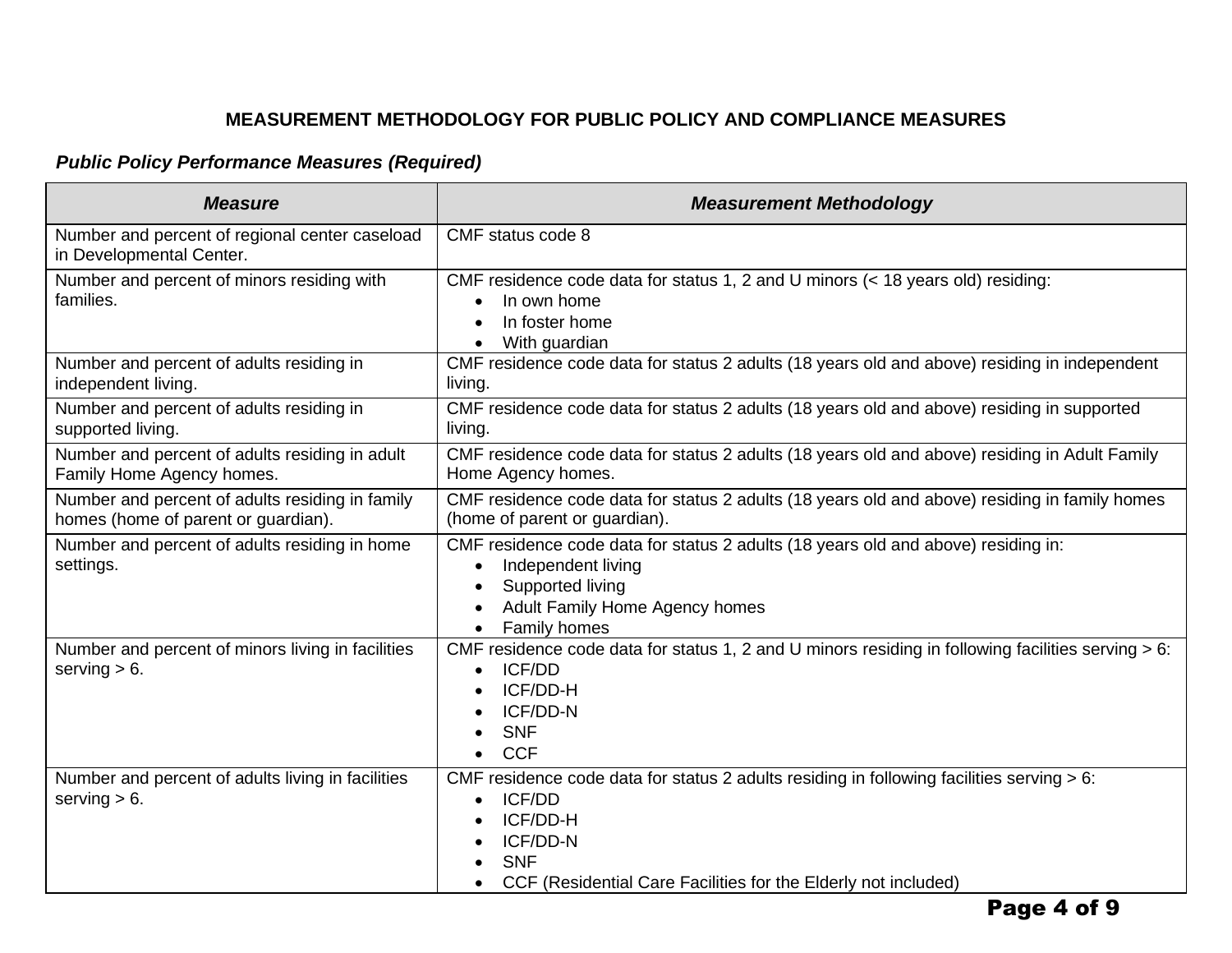## *Public Policy Performance Measures – Employment (Required)*

| <b>Measure</b>                                                                                                                                          | <b>Measurement Methodology*</b>                                                                                                                       | <b>Frequency</b> |
|---------------------------------------------------------------------------------------------------------------------------------------------------------|-------------------------------------------------------------------------------------------------------------------------------------------------------|------------------|
| Number and percentage of individuals ages 16-64<br>with earned income.                                                                                  | Employment Development Department (EDD) data-<br>changes in number and percentage of individuals ages<br>16-64 with earned income as reported to EDD. | Annual           |
| Average annual wages for individuals ages 16-64.                                                                                                        | EDD data-average annual wages as reported to EDD for<br>individuals ages 16-64.                                                                       | Annual           |
| Annual earnings of individuals ages 16-64 compared<br>to all people with disabilities in California.                                                    | EDD data-individuals wage data compared to all people<br>with disabilities in California.                                                             | Annual           |
| Number of adults who entered in competitive<br>integrated employment following participation in a<br>Paid Internship Program.                           | Data collected manually from service providers by<br>regional centers.                                                                                | Annual           |
| Percentage of adults who entered in competitive<br>integrated employment following participation in a<br>Paid Internship Program.                       | Data collected manually from service providers by<br>regional centers.                                                                                | Annual           |
| Average hourly or salaried wages and hours worked<br>per week for adults who participated in a Paid<br>Internship Program during the prior fiscal year. | Data collected manually from service providers by<br>regional centers.                                                                                | Annual           |
| Average wages and hours worked for adults engaged<br>in competitive integrated employment on behalf of<br>whom incentive payments have been made.       | Data collected manually from service providers by<br>regional centers.                                                                                | Annual           |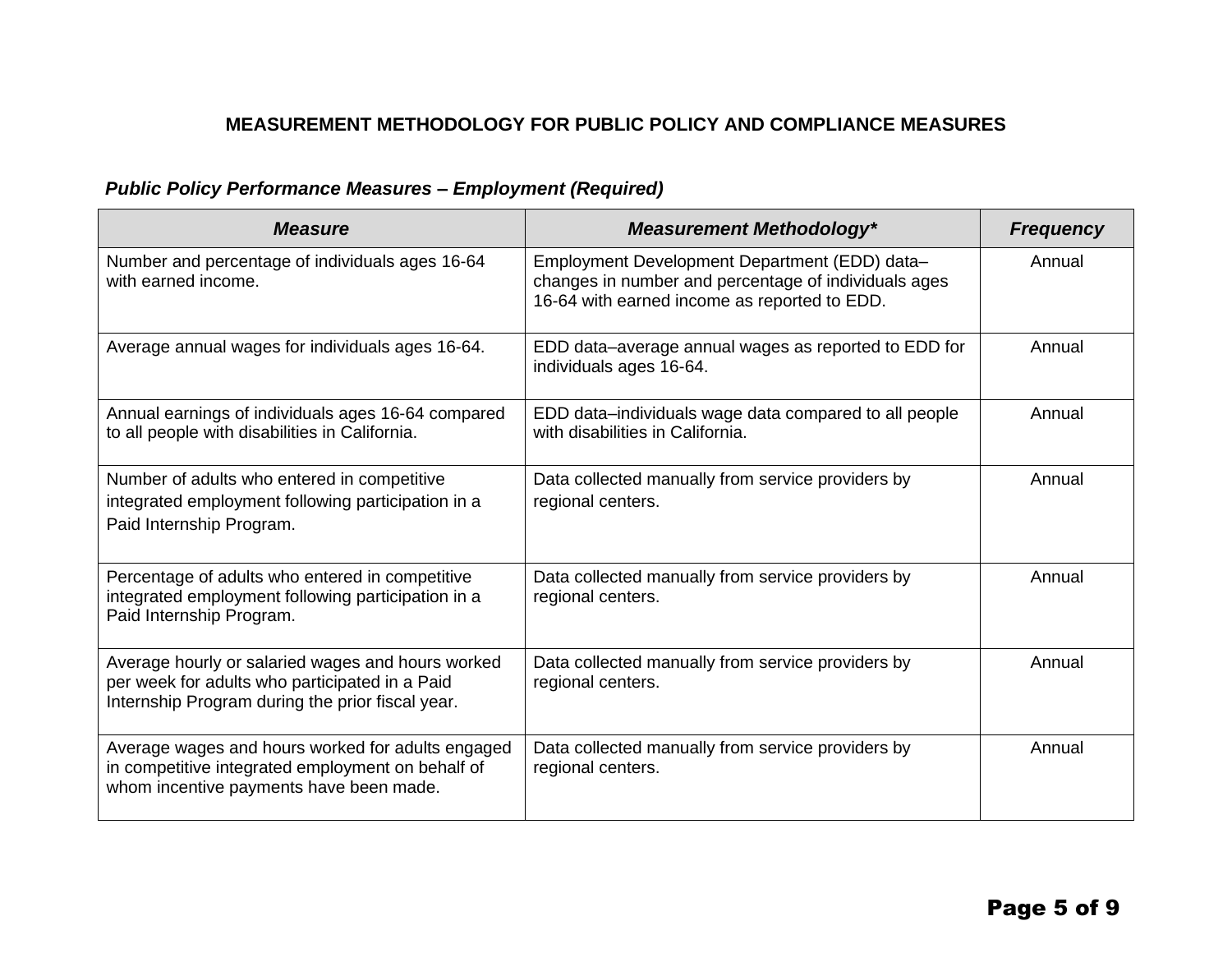#### *Continued Public Policy Performance Measures – Employment (Required)*

| <b>Measure</b>                                                                                        | <b>Measurement Methodology*</b>                                                                                                  | <b>Frequency</b> |
|-------------------------------------------------------------------------------------------------------|----------------------------------------------------------------------------------------------------------------------------------|------------------|
| Total number of 30-day, 6-month and 12-month<br>incentive payments made for the fiscal year.          | Data collected manually from service providers by<br>regional centers.                                                           | Annual           |
| Percentage of adults who reported having competitive<br>integrated employment as a goal in their IPP. | National Core Indicators (NCI) Survey - Yes/No/Don't<br>Know<br>Individual has community employment as a goal in<br>his/her IPP. | Three-year cycle |

\* EDD data reflect wages reported to EDD for the purpose of unemployment insurance reporting. There is a limitation of the data, as some people have contract earnings that may be unreported.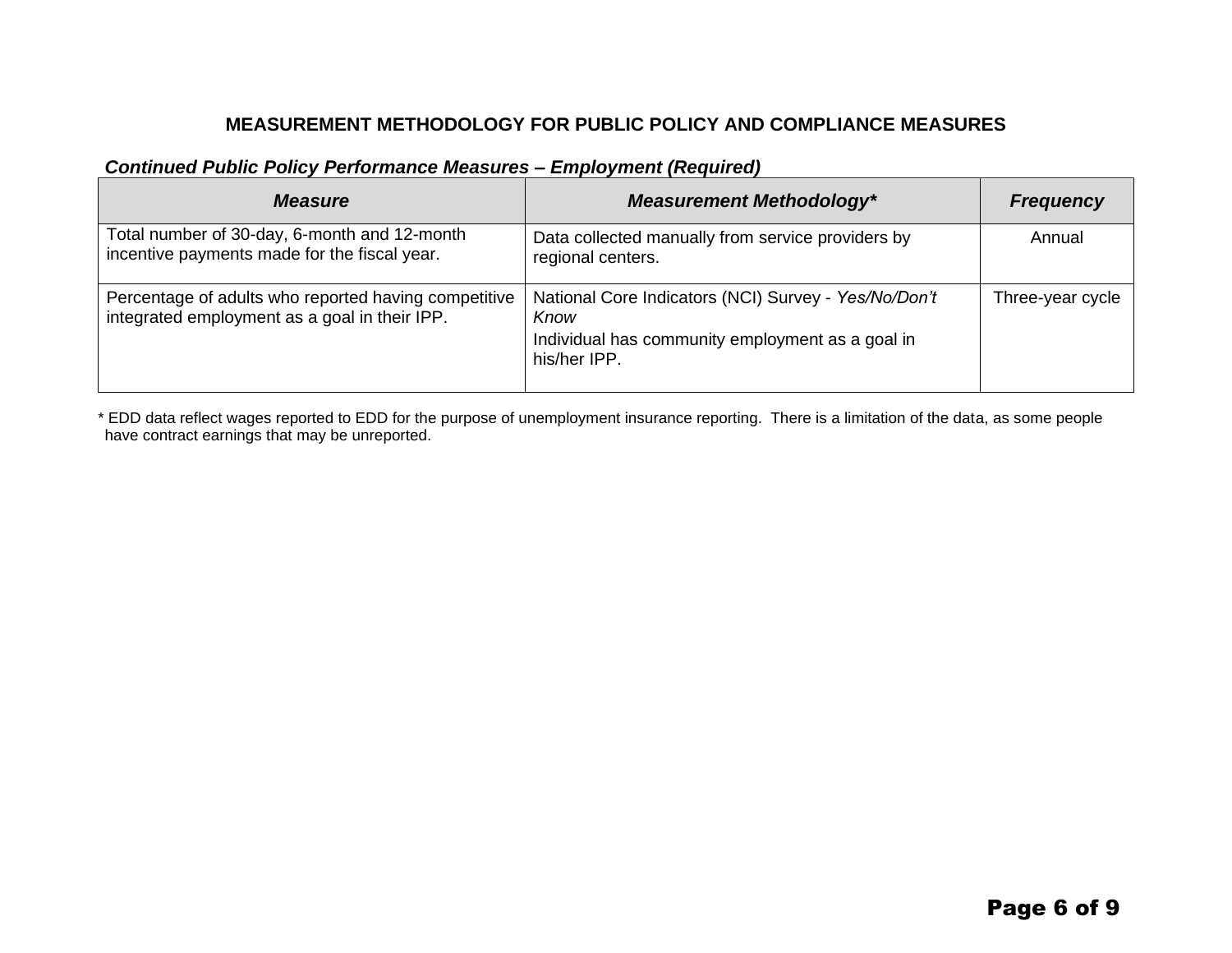*Public Policy Performance Measures – Reducing Disparities and Improving Equity in Purchase of Service Expenditures* For continuity in measuring progress, regional centers' CY 2022 performance contracts must contain the same two disparity measures used in their CY 2021 performance contracts.

| <b>Measure</b>                                                                                                                                                                                    | <b>Measurement Methodology</b>                                                           |
|---------------------------------------------------------------------------------------------------------------------------------------------------------------------------------------------------|------------------------------------------------------------------------------------------|
| Indicator showing the relationship between annual<br>authorized services and expenditures by<br>individual's residence type and ethnicity.                                                        | Prior fiscal year (FY) purchase of service data and CMF; regional center generated data. |
| Percent of total annual purchase of service<br>expenditures by individual's ethnicity and age:<br>Birth to age two, inclusive<br>Age three to 21 years, inclusive<br>Age twenty-two and older     | Prior FY purchase of service data and CMF.                                               |
| Number and percent of individuals receiving only<br>case management services by age and ethnicity:<br>Birth to age two, inclusive<br>Age three to 21 years, inclusive<br>Age twenty-two and older | Prior FY purchase of service data and regional center caseload data.                     |
| Per capita purchase of service expenditures by<br>individual's primary language (for primary<br>languages chosen by 30 or more consumers only).                                                   | Prior FY purchase of service data and CMF.                                               |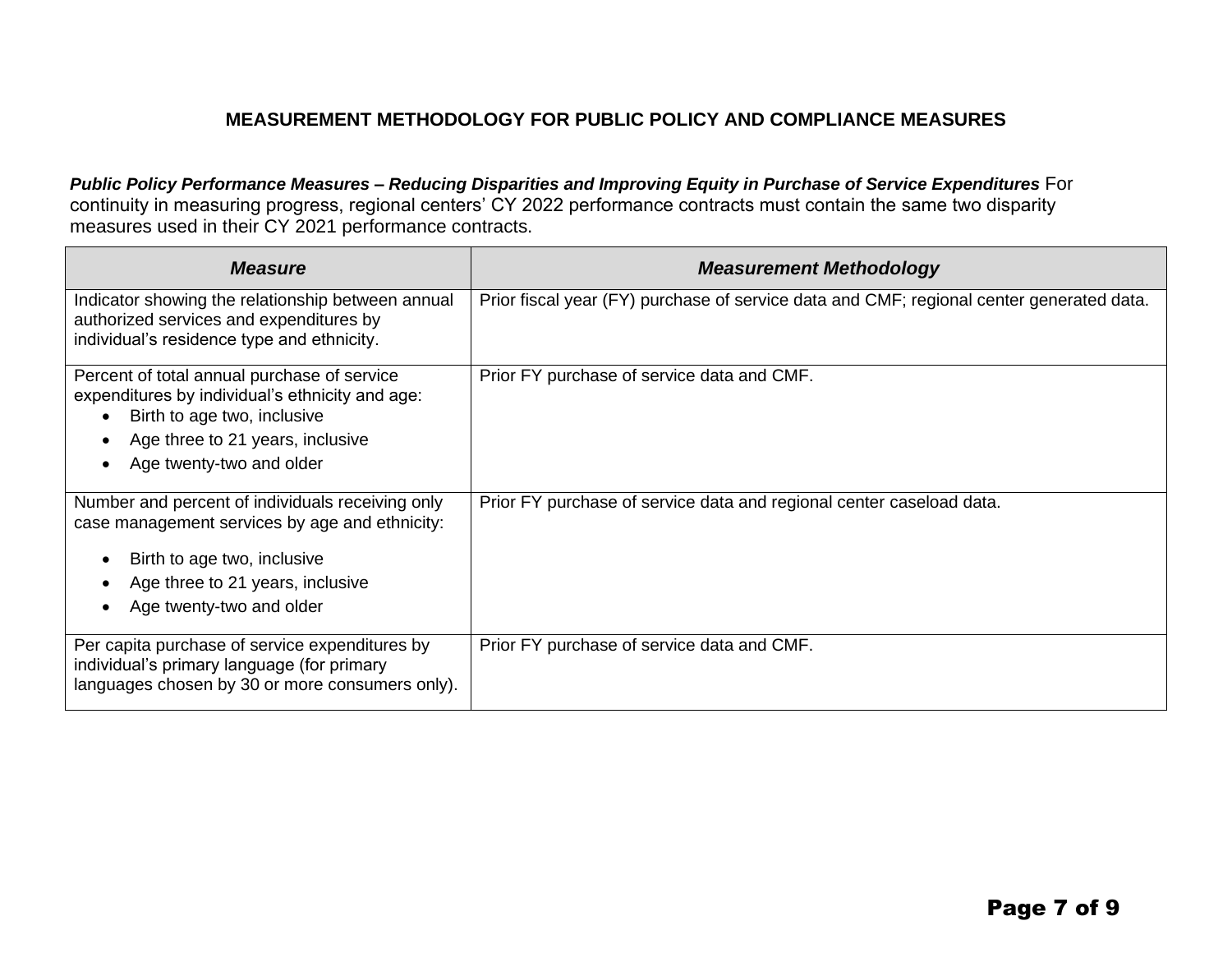#### *Measures Related to Reducing Disparities and Improving Equity in Purchase of Service Expenditures (Optional)*

| <b>Measure</b>                                                                                                               | <b>Measurement Methodology*</b>                                                                                                                                                                |
|------------------------------------------------------------------------------------------------------------------------------|------------------------------------------------------------------------------------------------------------------------------------------------------------------------------------------------|
| Number and percent of individuals, by                                                                                        | NCI data:                                                                                                                                                                                      |
| race/ethnicity, who are satisfied with the services                                                                          | Child Family Survey: FY 12/13, FY 15/16 and FY 18/19                                                                                                                                           |
| and supports received by the family and family                                                                               | Adult Family Survey: FY 10/11, FY 13/14, FY 16/17 and FY 19/20                                                                                                                                 |
| member.                                                                                                                      | Family Guardian Survey: FY 10/11, FY 13/14, FY 16/17 and FY 19/20                                                                                                                              |
| Number and percent of individuals, by<br>race/ethnicity, whose IPP/IFSP includes all of the<br>services and supports needed. | NCI data:<br>Child Family Survey: FY 12/13, FY 15/16 and FY 18/19<br>Adult Family Survey: FY 13/14, FY 16/17 and FY 19/20<br>Family Guardian Survey: FY 10/11, FY 13/14, FY 16/17 and FY 19/20 |
| Number and percent of families, by race/ethnicity,                                                                           | NCI data:                                                                                                                                                                                      |
| who report that services have made a difference                                                                              | Child Family Survey: FY 10/11, FY 16/17 and FY 19/20                                                                                                                                           |
| in helping keep their family member at home.                                                                                 | Adult Family Survey: FY 15/16, FY 18/19 and 21/22                                                                                                                                              |

\* Measurement Methodology: NCI data are specific to the FYs in which the surveys were conducted.